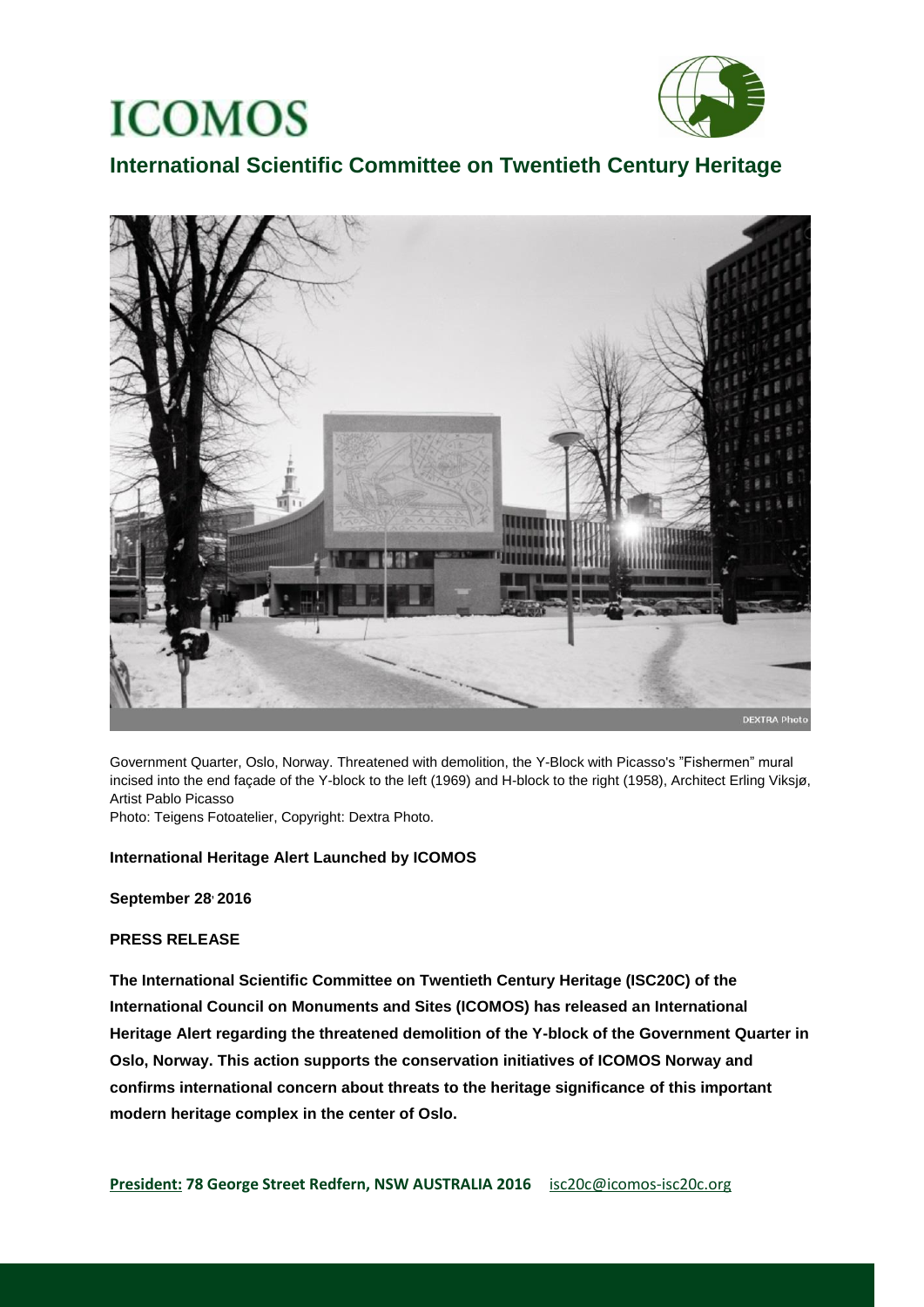

### **International Scientific Committee on Twentieth Century Heritage**

ICOMOS Norway has undertaken extensive research into this case, and confirms that the architectural and artistic merit of the Y-block, as well as its historical significance, is uncontested. Architect Erling Viksjø conceived the high-rise H-block and the lower Y-block as whole, clearly connected to similar contemporary head-quarters for democratic purposes (ex. United Nations, New York and UNESCO, Paris). The high-rise H-block was erected in 1958 with pioneering treatment of the sandblasted natural concrete and integrated works by merited modernist artists, including contributions by Pablo Picasso. In 1969 the building complex was completed by the addition of the sculptural Y-block. Its three curved wings define three urban spaces of individual character. Picasso's "Fishermen" in one of the facades is an epitome of public art integrated within this extraordinary complex.

ICOMOS understands that the Directorate for Cultural Heritage proposed in June 2011 to list the two Viksjø buildings as protected monuments. That process was brought to a halt by the terrorist attack on July 22, 2011, but the terrorist attack gave the Government quarter an extra dimension as an important national memorial.

In May 2014 The Norwegian Government decided to collocate a major part of the ministries on the site of the Government Quarter, a decision based on concerns for security and efficiency. Implicit in the planning process was preservation of the damaged H-block and demolition of the Y-block. Demolition is therefore a premise for the new governmental zoning plan under public hearing.

Monday 15th February 2016 ICOMOS had a meeting with the Norwegian Ministry of Local Government and Administration. Present at the meeting were State Secretary Paul Chaffey. ICOMOS was represented by Marianne Knutsen, President of ICOMOS Norway, Olaf Steen, ICOMOS ISC20C, and Gunny Harboe, ICOMOS ISC20C vice president (on telephone line from Chicago). Gunny Harboe had prepared a video which was uploaded to Youtube and clearly states the views of the ICOMOS ISC20C.

### [https://www.youtube.com/watch?v=VgZwbuDWa\\_4&feature=youtu.be](https://www.youtube.com/watch?v=VgZwbuDWa_4&feature=youtu.be)

The State Secretary was very clear on the point, that the decision to demolish the Y-block was already made on a governmental level, and was hardly approachable. The main argument is security, since a thoroughfare runs in a tunnel beneath the short, northern wing of the building. The security claim is seen by the ICOMOS as questionable, as the government has up to today not shown any documentation as to the necessity of demolishing the Y-block. Besides, parts of the building, amongst which the northern wing, are actually today in full use by government employees, who are very happy to work in the building.

**President: 78 George Street Redfern, NSW AUSTRALIA 2016** [isc20c@icomos-isc20c.org](mailto:isc20c@icomos-isc20c.org)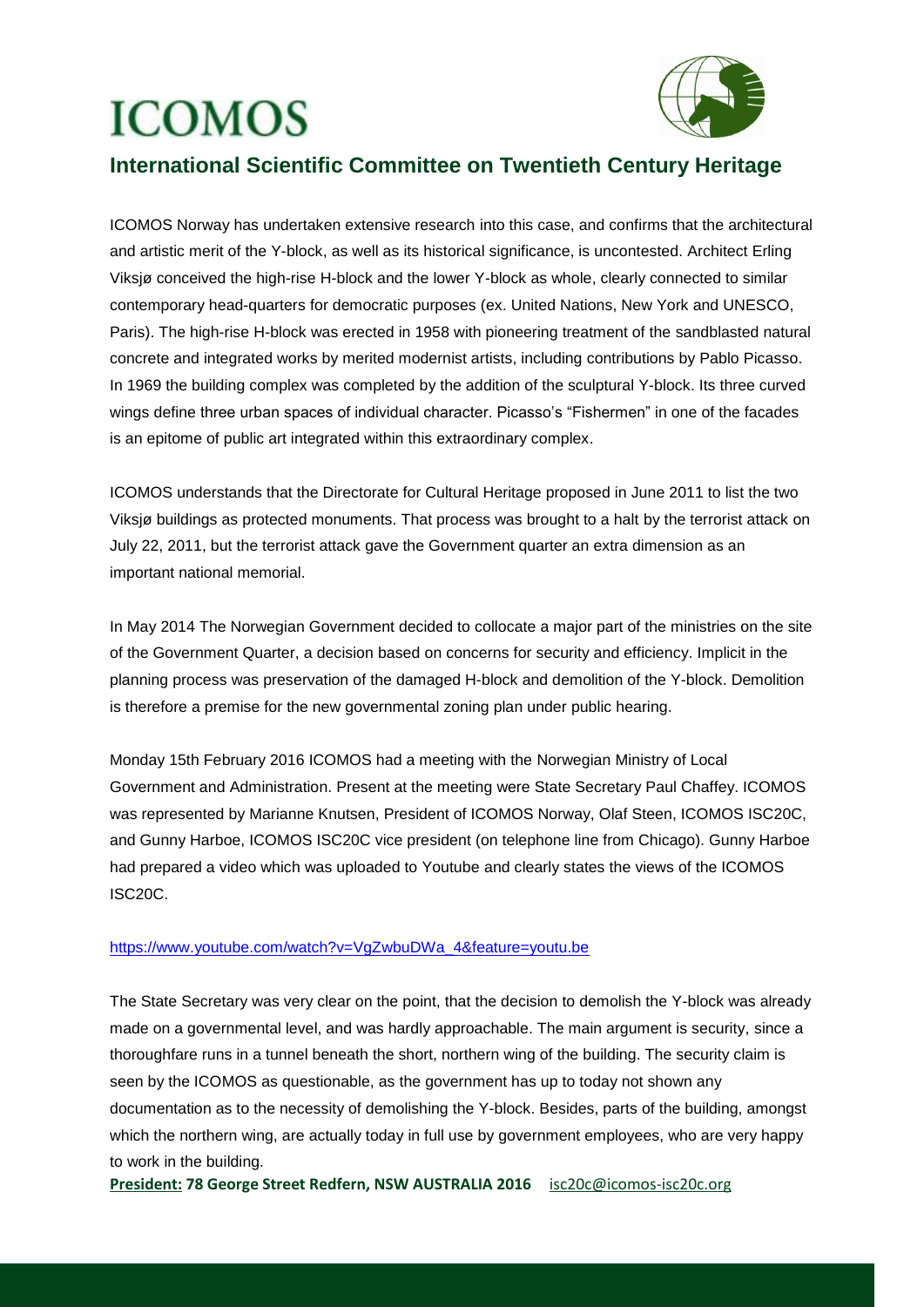

### **International Scientific Committee on Twentieth Century Heritage**

The government wishes to place a park above the thoroughfare, but still they have to secure the tunnel better by lowering it. The zoning plan presently on public hearing presupposes a new, high building in place of most of the Y-block, excepting the area of the northern wing which will be substituted by a green belt over the thoroughfare tunnel.

National experts in the fields of culture, arts and architecture state that by this decision, essential cultural values of the Government Quarter are disregarded, ostensibly for reasons of security and optimal exploitation of the site. ICOMOS Norway do not believe that convincing arguments have yet been made that confirm that demolition of Y-block is the only means to attain a secure and functional workplace. Preliminary reports from consultants assert that both structures may be usefully integrated in the envisaged new layouts – if the Norwegian government is willing.

The National Committee of ICOMOS Norway has drawn international attention to the current studies and zoning plans being prepared by the Norwegian Government which may threaten the integrity and heritage value of this important building complex. An international sub-committee of the International Council of Monuments and Sites, Twentieth Century Heritage Committee (ISC20C) including representatives from Australia, Sweden, Mexico, South Africa and USA has examined the documentation provided about the proposed demolition of the Y-block and the heritage values of the Government Quarter as a whole. The ICOMOS ISC20C has written to the Norwegian Prime Minister and Government seeking its urgent re-consideration.

The ISC20C believes that a strong case can be made for the architectural, artistic and historical values of the H-block and Y-block of the Government Quarter as a whole, equally meeting the criteria for heritage listing, within a Special Protected Zone. ICOMOS Norway considers that the political decision for demolition is contrary to acknowledged national heritage values, and that alternatives for preservation have not been duly considered. The preparation of a Conservation Management Plan, including a thorough examination of re-use options for the entire complex, is needed to inform any decision maker on the future development of the site. The Prime Minister's attention has been drawn to the applicability of the recently published *Approaches for the Conservation of the Twentieth Century Architectural Heritage* (the Madrid Document) which represents international best practice in the management of modern heritage places such as the Government Quarter.

**President: 78 George Street Redfern, NSW AUSTRALIA 2016** [isc20c@icomos-isc20c.org](mailto:isc20c@icomos-isc20c.org) The ICOMOS ISC20C has recently been involved in a similar case in Hong Kong, where the demolition of the West Wing of the Central Government Office complex was threatened with demolition. After the issue of an international heritage alert by the ISC20C and considerable media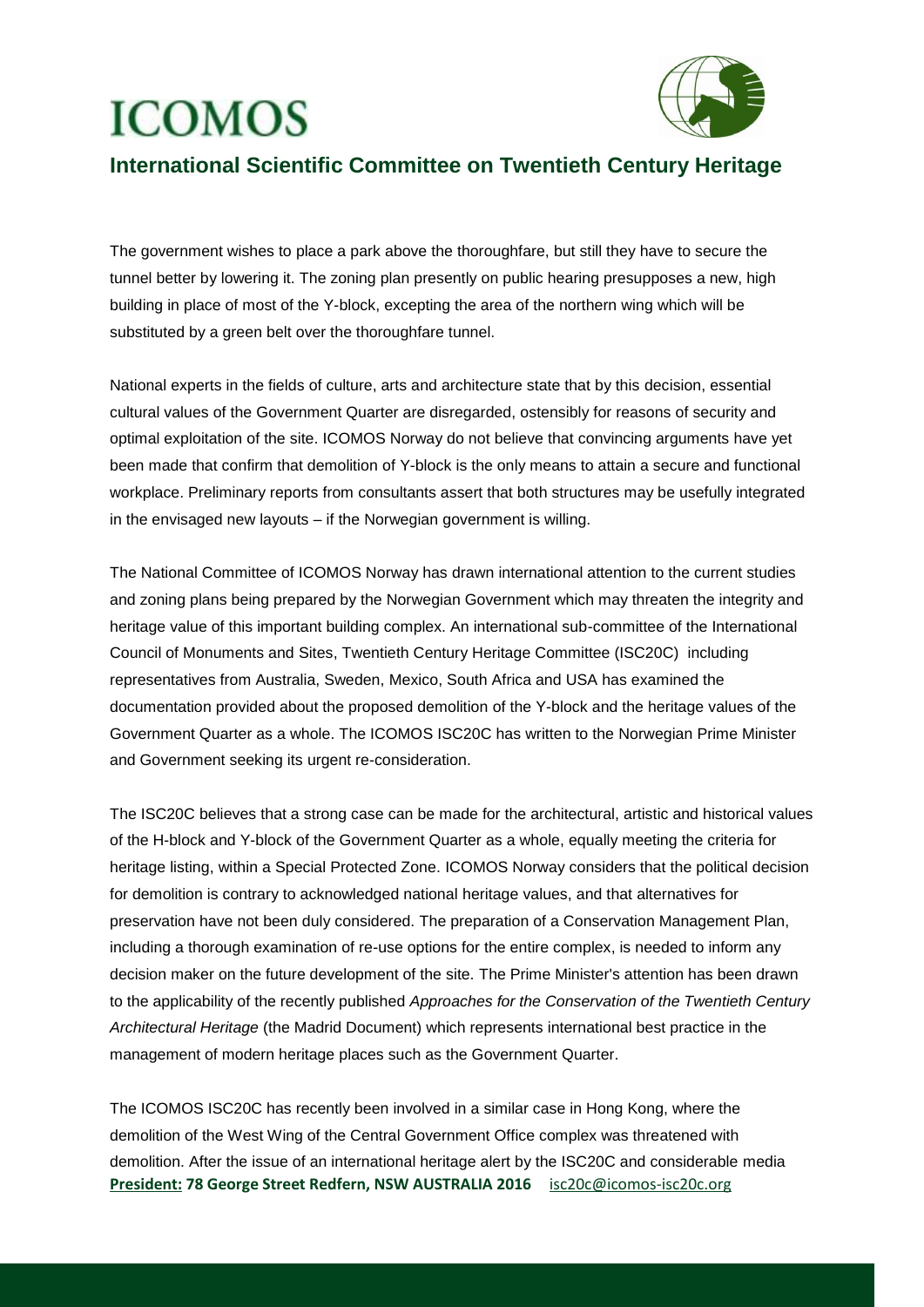

## **International Scientific Committee on Twentieth Century Heritage**

attention and public pressure, the SAR government of Hong Kong reconsidered its position, and heritage listed the whole complex, and the building is now being refurbished for ongoing government use.

The International Heritage Alert process uses the ICOMOS ISC20C's international professional and public networks to investigate requests for international action where potentially significant heritage places are threatened, by using international experts to assess research and comparative values, in order to achieve a rigorous, independent assessment of the situation.

In cases such as the Y-block (and the H-block), where the heritage values are well-proven, a Heritage Alert can be used to draw international attention to the threat and to promote good conservation solutions. The Heritage Alert will be uploaded to the ISC20C website and broadly distributed through the networks of ICOMOS, DOCOMOMO International, and the International Union of Architects. It will be updated as further information comes to hand. The Heritage Alert review was undertaken by ISC20C members from Sweden, the USA, Mexico, South Africa and Australia, who reviewed the documentary evidence.

Beside the architectural and heritage loss, the demolition of the Y-block would be seen as a sign of departure from the widely acknowledged commitment of Norway to the protection and long-term conservation of its cultural heritage and historic sites of all periods, not least the 20th Century heritage.

We therefore urge the Prime Minister and the Norwegian Government to suspend the current proposal and to engage in a process to ensure that the heritage significance of the Government Quarter as a whole, including the Y-block, is retained as one of Oslo's and Norway's landmarks of 20<sup>th</sup> Century architecture. For more information, please visit:

### www.icomos.no

### [www.icomos.isc20c.org](http://www.icomos.isc20c.org/)

### CONTACT FOR FURTHER INFORMATION:

Sheridan Burke, Australia, President ICOMOS ISC20C +61 418216168

Gunny Harboe, USA Vice President ICOMOS ISC20C, [Gunny@harboearch.com](mailto:Gunny@harboearch.com) +1 773-742-3574

**President: 78 George Street Redfern, NSW AUSTRALIA 2016** [isc20c@icomos-isc20c.org](mailto:isc20c@icomos-isc20c.org) Olaf Steen, ICOMOS Norway, leader of SC20C Norway [olaf.steen@me.com](mailto:olaf.steen@me.com) +47 958 69 066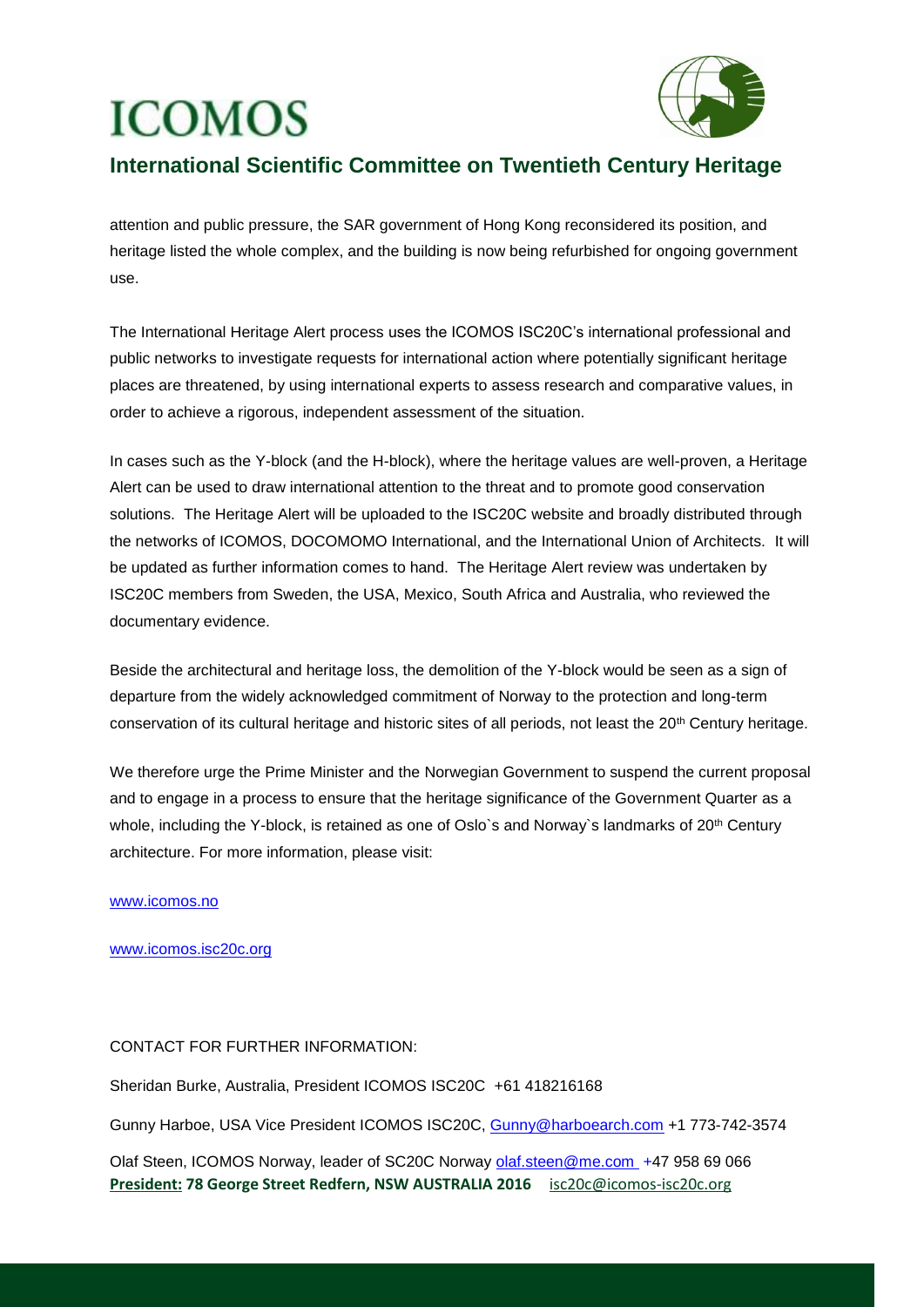

## **International Scientific Committee on Twentieth Century Heritage**

Marianne Knutsen, ICOMOS Norway president [marianne.knutsen@icomos.no](mailto:marianne.knutsen@icomos.no) +47 993 57 747



Erling Viksjø, Project of the new Government Quarter, 1957-1958, Architecture Collections, The National Museum of Art, Architecture and Design.

Photo: Andreas Harvik. Copyright: The National Museum of Art, Architecture and Design.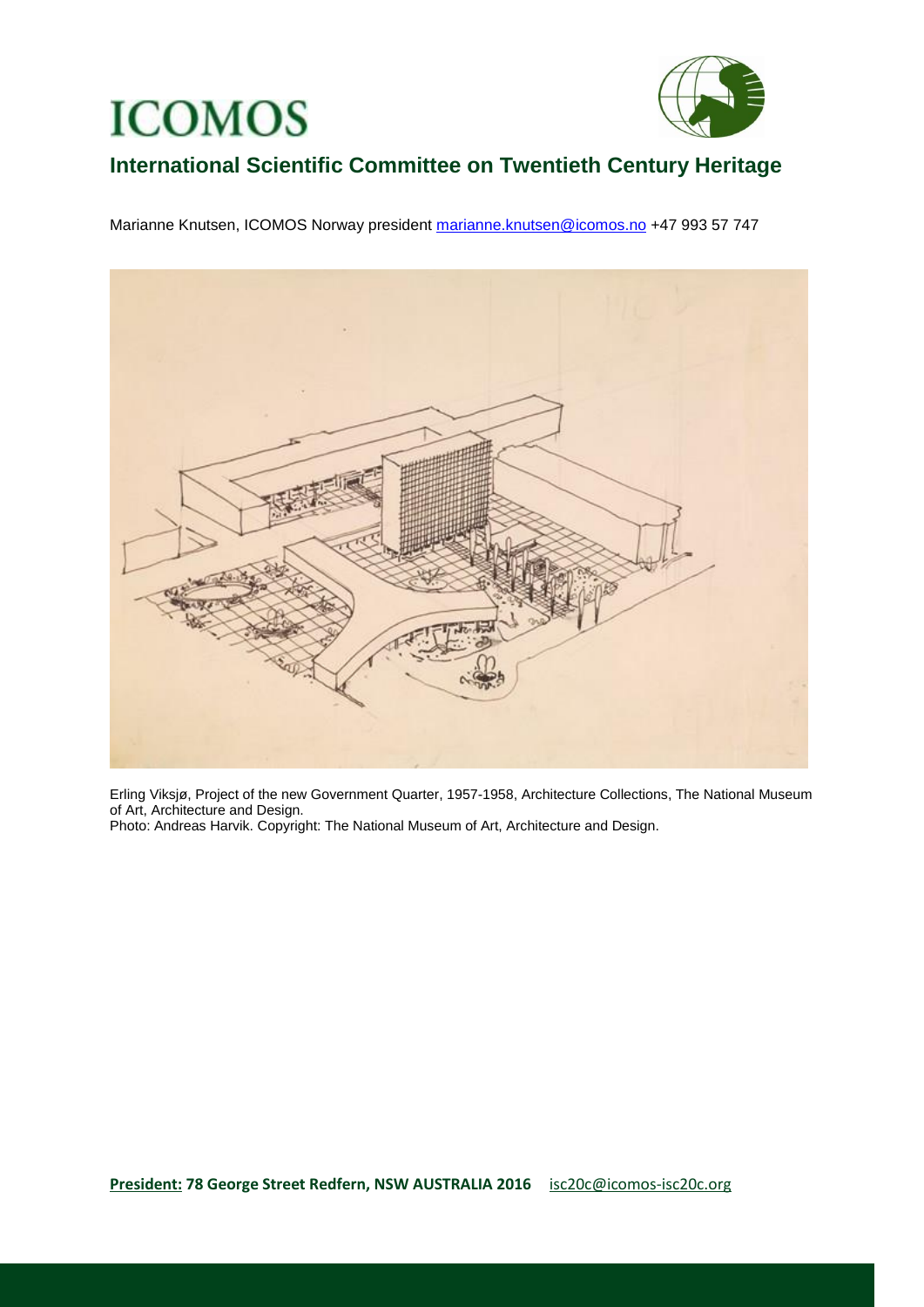

## **International Scientific Committee on Twentieth Century Heritage**



Erling Viksjø, Interior, Y-block, Government Quarter, c. 1970. Photo: Bjørn Winsnes, Architecture Collections, The National Museum of Art, Architecture and Design. Copyright: The National Museum of Art, Architecture and Design.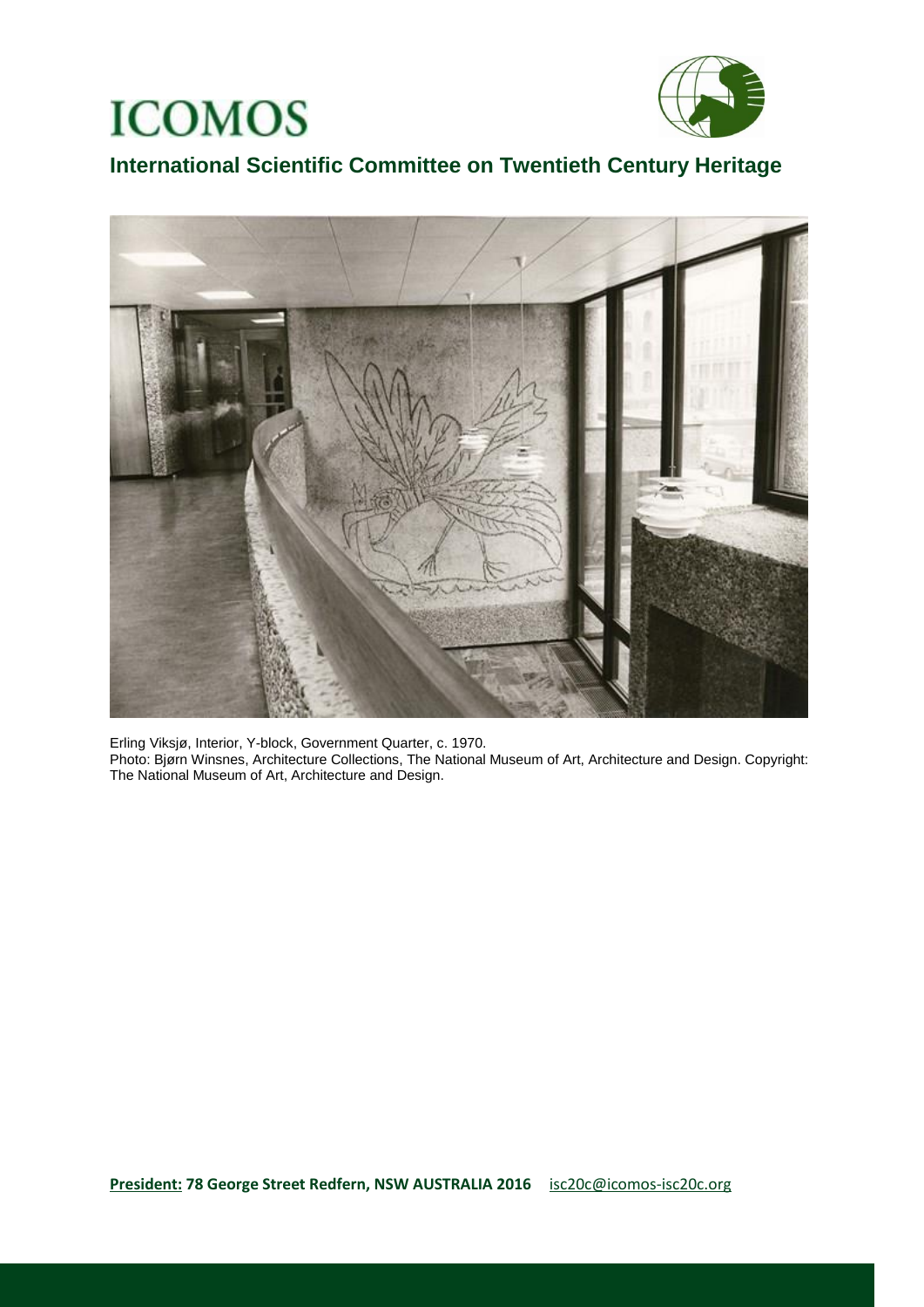



**International Scientific Committee on Twentieth Century Heritage** 



Pablo Picasso with photographs of his decorations, Government Quarter, 1958-60. Photo: Carl Nesjar, Architecture Collections, The National Museum of Art, Architecture and Design. Copyright: The National Museum of Art, Architecture and Design.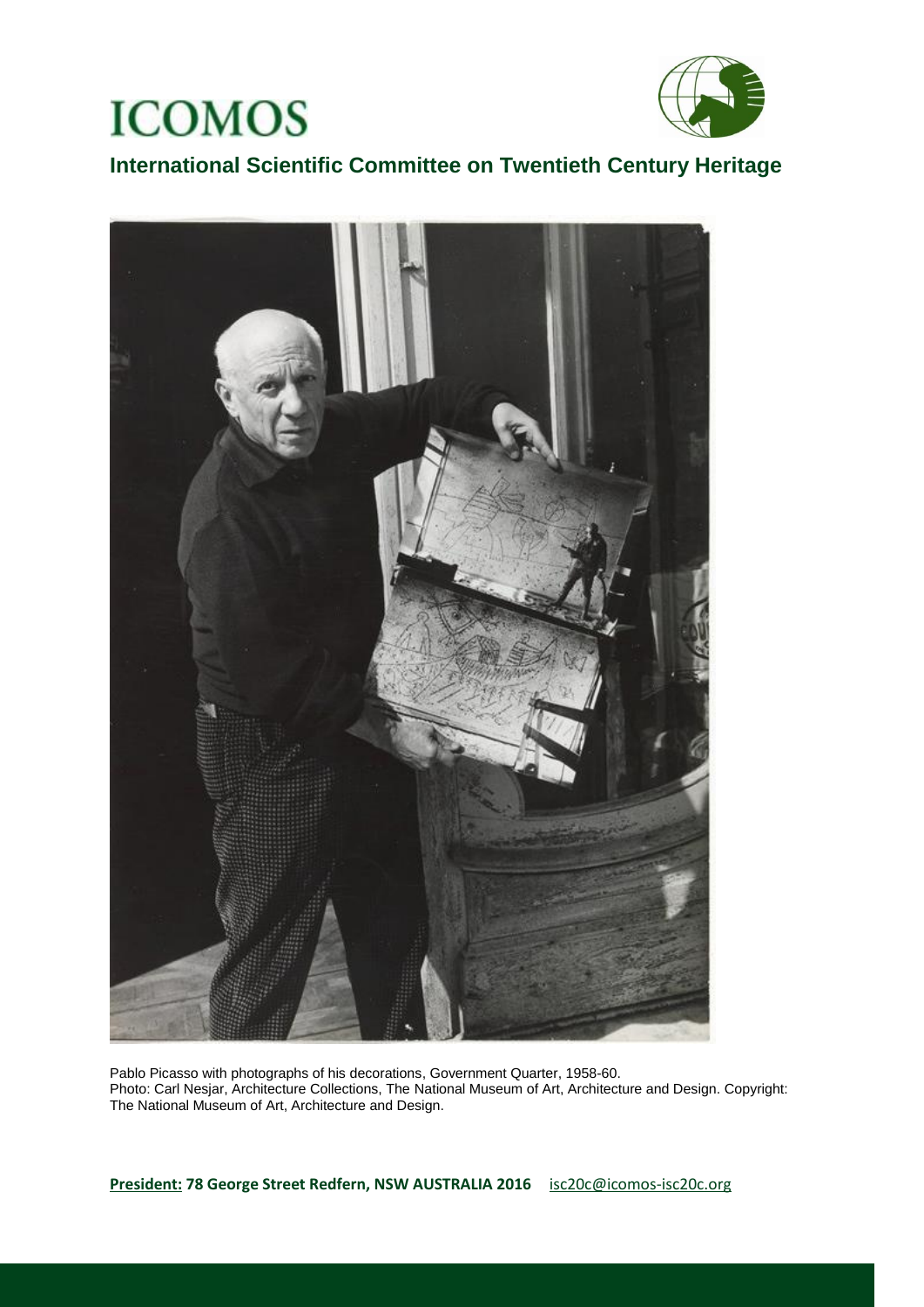

**International Scientific Committee on Twentieth Century Heritage** 



*Y-block and H-block, 2014, Photo: Olaf Steen, ICOMOS Norway*



**President: 78 George Street Redfern, NSW AUSTRALIA 2016** [isc20c@icomos-isc20c.org](mailto:isc20c@icomos-isc20c.org)